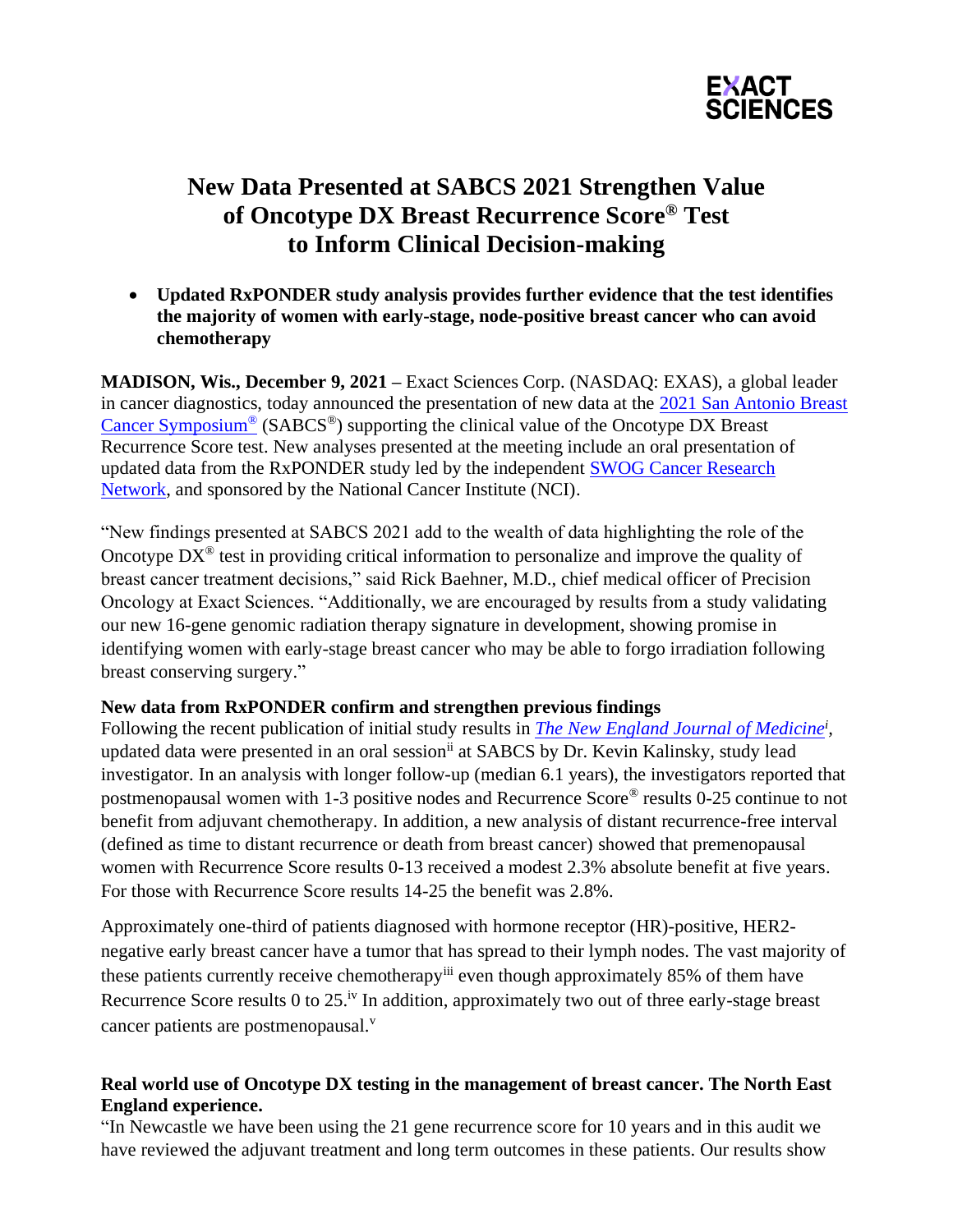

that overall our management was in keeping with guidelines. There were 117 tumours with low RS and only 1% received chemotherapy. There were 198 tumours with a high recurrence score and 89% received chemotherapy".

"Our study confirms that the 21 gene recurrence score can be used safely and effectively in the real world management of hormone positive, HER2- breast cancer" said **Dr Wendy Taylor Consultant Clinical Oncologist at the Freeman Hospital, Newcastle-Upon-Tyne and Dr Abigail Gault Clinical Research Associate at Newcastle University, authors of the poster.** 

# **Use of a 16-gene radiation therapy signature to identify patients with HR-positive, HER2 negative early-stage breast cancer who may skip radiotherapy**

The study, presented at SABCS in a poster session<sup>vi</sup>, applied the 16-gene radiation therapy signature to 132 patients enrolled in the Princess Margaret Trial, which randomized patients ages 50 or older to radiotherapy and tamoxifen or tamoxifen alone after breast conserving surgery. The results, in a treatment cohort in line with the current standard of care, support previous validation study data<sup>vii</sup> suggesting that the 16-gene radiation therapy signature may be used to identify patients with a low risk of locoregional recurrence who will not experience significant benefit from adjuvant radiotherapy. The 16-gene radiation therapy signature was developed by PFS Genomics, a company acquired by Exact Sciences earlier this year.

### **Additional Oncotype DX data presented at SABCS 2021**

Other data featured in Poster Sessions and Spotlight Poster Discussions at SABCS 2021 include the following:

Poster #P1-08-28: Real world use of Oncotype DX testing in the management of breast cancer. The North East England experience Authors: Gault, A., et al. Date/Time: Wednesday, December 8, 7:00-9:30 a.m. CT

Poster #P2-15-02: Using Oncotype DX Breast Recurrence Score (RS) assay to define the role of neoadjuvant endocrine therapy (NET) in early-stage hormone receptor positive (HR+) breast cancer (BC) Authors: Taylor, C., et al. Date/Time: Wednesday, December 8, 5:00-6:30 p.m. CT

Spotlight Poster #PD9-01: Expanding downstaging criteria in AJCC pathologic prognostic staging using Oncotype DX Recurrence Score assay in T1-2N0 hormone-receptor positive patients enrolled in the TAILORx Trial Authors: Kantor, O., et al. Date/Time: Thursday, December 9, 7:00-8:30 a.m. CT

Spotlight Poster #PD15-05: Assessment of estrogen receptor (ESR1) mRNA expression for prediction of extended aromatase inhibitor benefit in HR-positive breast cancer using NRG Oncology/NSABP B-42 Authors: Mamounas, E., et al. Date/Time: Friday, December 10, 7:00-8:30 a.m. CT